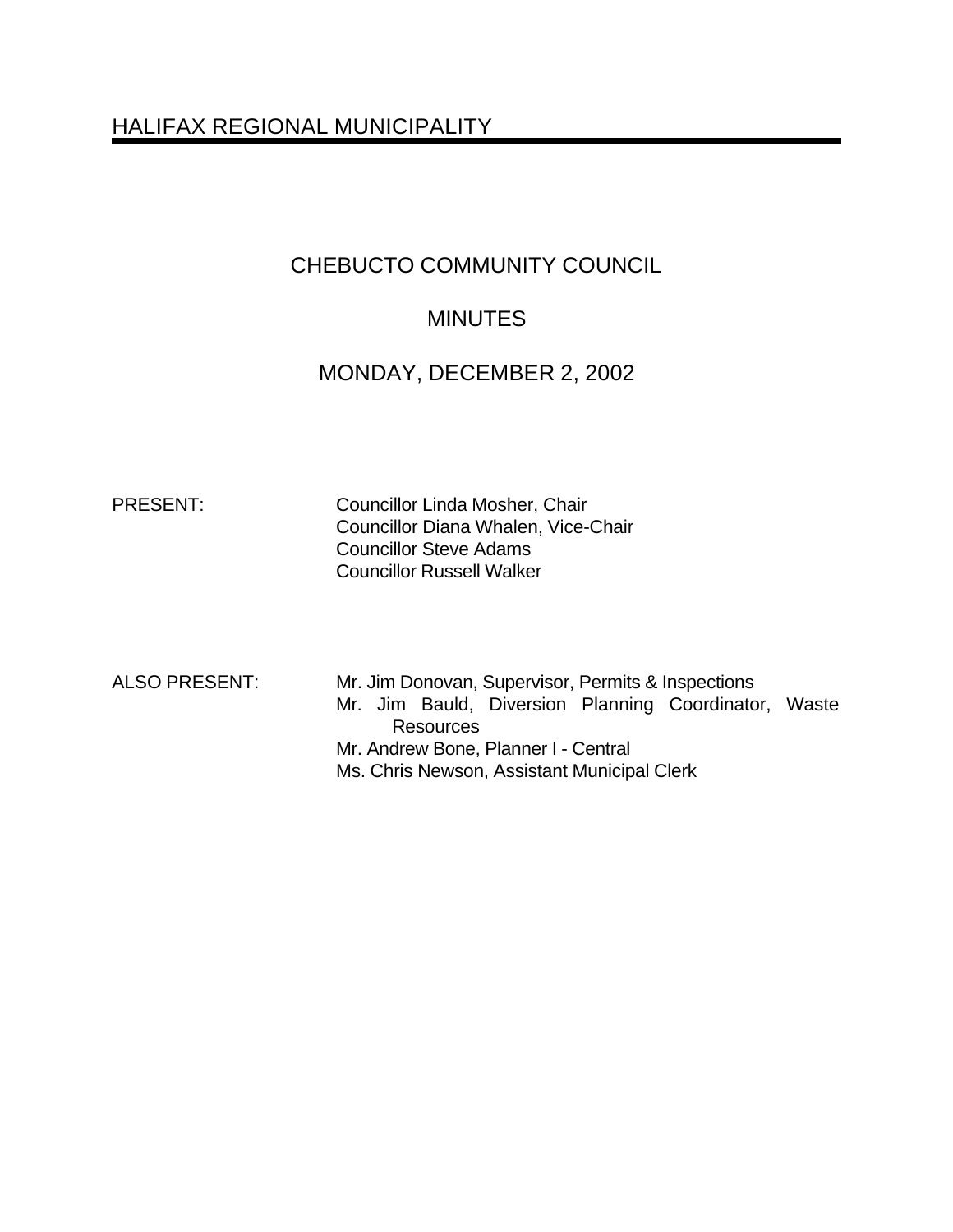## **TABLE OF CONTENTS**

| 1.  |                                                             |                                                                                                                                                                                                          |  |
|-----|-------------------------------------------------------------|----------------------------------------------------------------------------------------------------------------------------------------------------------------------------------------------------------|--|
| 2.  |                                                             |                                                                                                                                                                                                          |  |
| 3.  | APPROVAL OF THE MINUTES of November 4, 2002  4              |                                                                                                                                                                                                          |  |
| 4.  | APPROVAL OF THE ORDER OF BUSINESS AND APPROVAL OF ADDITIONS |                                                                                                                                                                                                          |  |
| 5.  |                                                             |                                                                                                                                                                                                          |  |
|     | 5.1                                                         | 5.1.1 Case 00465 - Application for Development Agreement, Lot Abutting<br>5.1.2<br>5.1.3<br>5.1.4<br>5.1.5<br>5.1.6<br>5.1.7<br>5.1.8<br>5.1.9<br>5.1.10 Fairmount Subdivision - Truck and Dust Issue  8 |  |
| 6.  |                                                             |                                                                                                                                                                                                          |  |
| 7.  |                                                             |                                                                                                                                                                                                          |  |
| 8.  | CONSIDERATION OF DEFERRED BUSINESS - None  8                |                                                                                                                                                                                                          |  |
| 9.  |                                                             |                                                                                                                                                                                                          |  |
| 10. | CORRESPONDENCE, PETITIONS AND DELEGATIONS - None  8         |                                                                                                                                                                                                          |  |
| 11. |                                                             |                                                                                                                                                                                                          |  |
|     | 11.1<br>11.2                                                | Case # 00517 - Amendment to the Royale Hemlocks Stage II Development<br>Case # 00066 - Applications for Rezoning and Development Agreement,                                                              |  |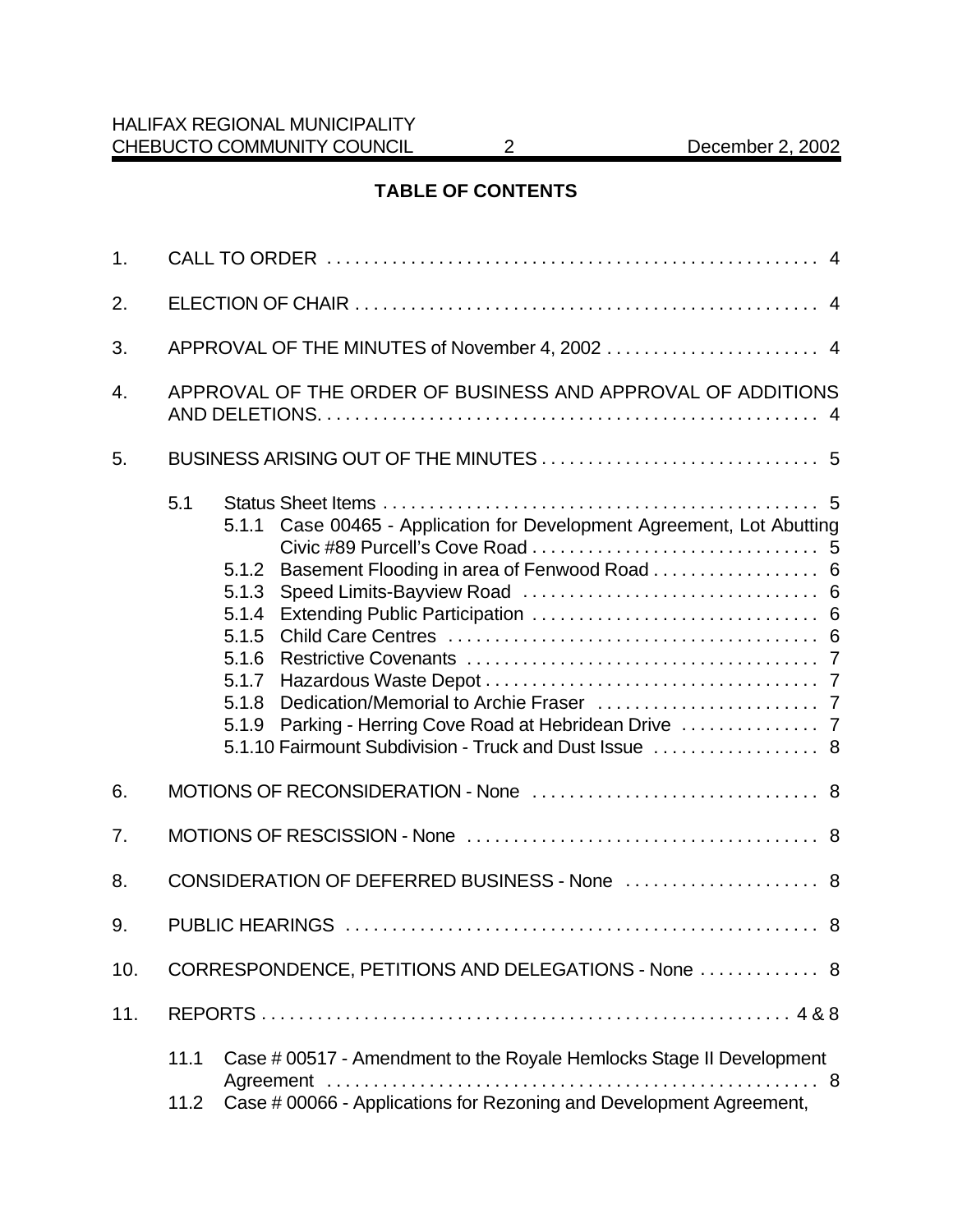|     | Governor's Brook Subdivision, Mainland South, Halifax  4 |  |
|-----|----------------------------------------------------------|--|
| 12. |                                                          |  |
| 13. |                                                          |  |
|     | 13.1<br>13.2<br>13.3<br>13.4<br>13.5                     |  |
| 14. |                                                          |  |
| 15. |                                                          |  |
| 16. |                                                          |  |
| 17. |                                                          |  |

# **1. CALL TO ORDER**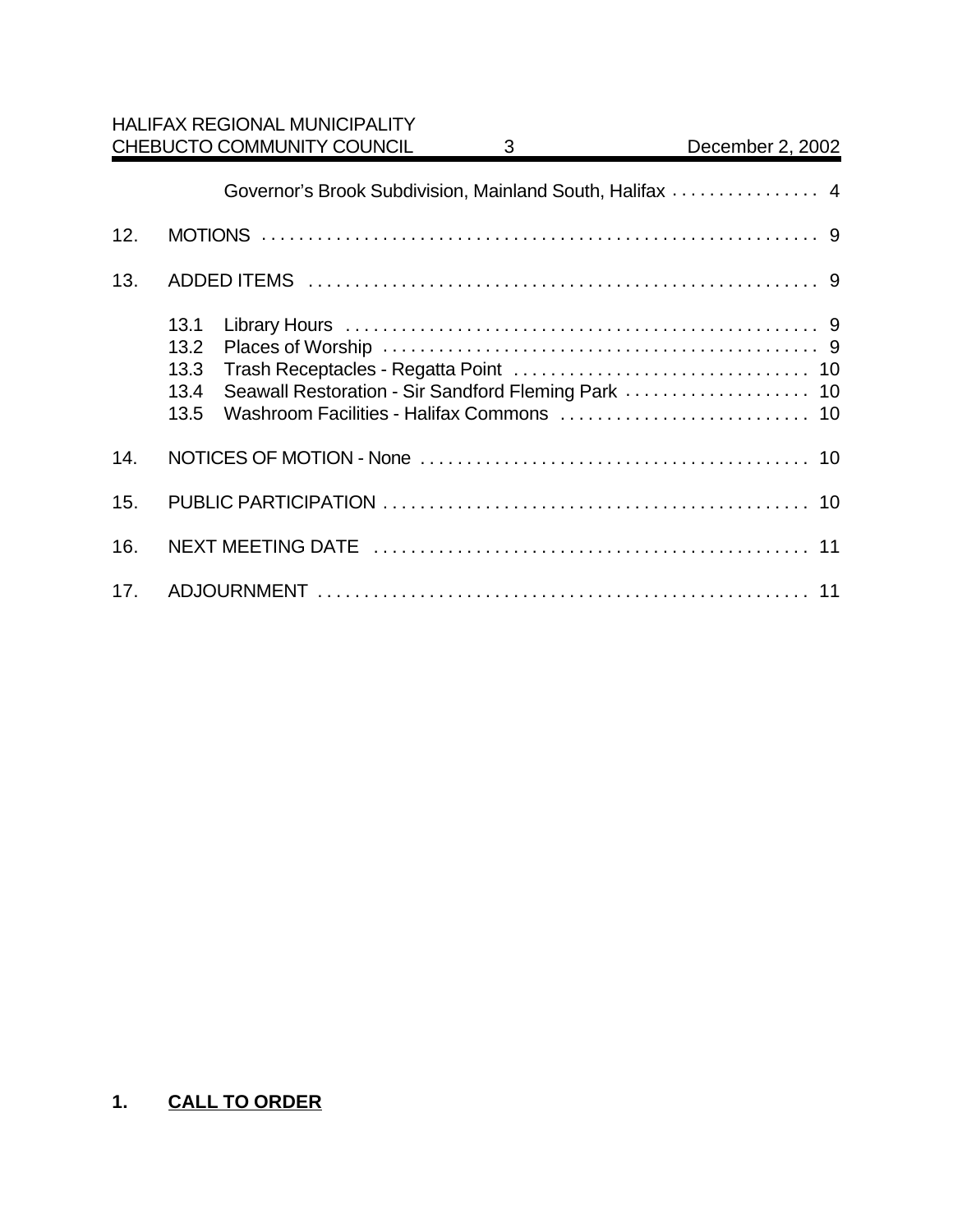The meeting was called to order at 7:10 pm at the Keshen Goodman Library. Later in the Meeting, Councillor Whalen recognized Mary Ann McGrath, MLA for Halifax/Bedford Basin.

## **2. ELECTION OF CHAIR**

**MOVED by Councillor Adams, seconded by Councillor Walker that Councillor Linda Mosher be elected Chair of the Chebucto Community Council and that Councillor Diana Whalen serve as Vice-Chair for 2003. MOTION PUT AND PASSED UNANIMOUSLY.**

## **3. APPROVAL OF MINUTES**

**MOVED by Councillor Walker, seconded by Councillor Adams that the minutes of November 4, 2002 be approved. MOTION PUT AND PASSED UNANIMOUSLY.**

## **4. APPROVAL OF THE ORDER OF BUSINESS AND APPROVAL OF ADDITIONS AND DELETIONS**

## ADDITIONS:

- 13.1 Library Hours Councillor Whalen
- 13.2 Street Name Mainland Commons Councillor Whalen
- 13.3 Places of Worship Councillor Whalen
- 13.4 Trash Receptacles at Regatta Point Councillor Mosher
- 13.5 Seawall Restoration at Sir Sandford Fleming Park Councillor Mosher
- 13.6 Washroom Facilities Halifax Commons Councillor Mosher
- MOVE: Item 11.2 to immediately follow Approval of Order of Business.

## **MOVED by Councillor Walker, seconded by Councillor Adams that the agenda be approved as amended. MOTION PUT AND PASSED UNANIMOUSLY.**

## **11. REPORTS**

- 11.2 CASE # 00066 Applications for Rezoning and Development Agreement, Governor's Brook Subdivision, Mainland South, Halifax
- The Staff Report dated November 20, 2002 was before Community Council. A copy is on file in the Municipal Clerk's Office.

## **MOVED by Councillor Adams, seconded by Councillor Walker that Chebucto**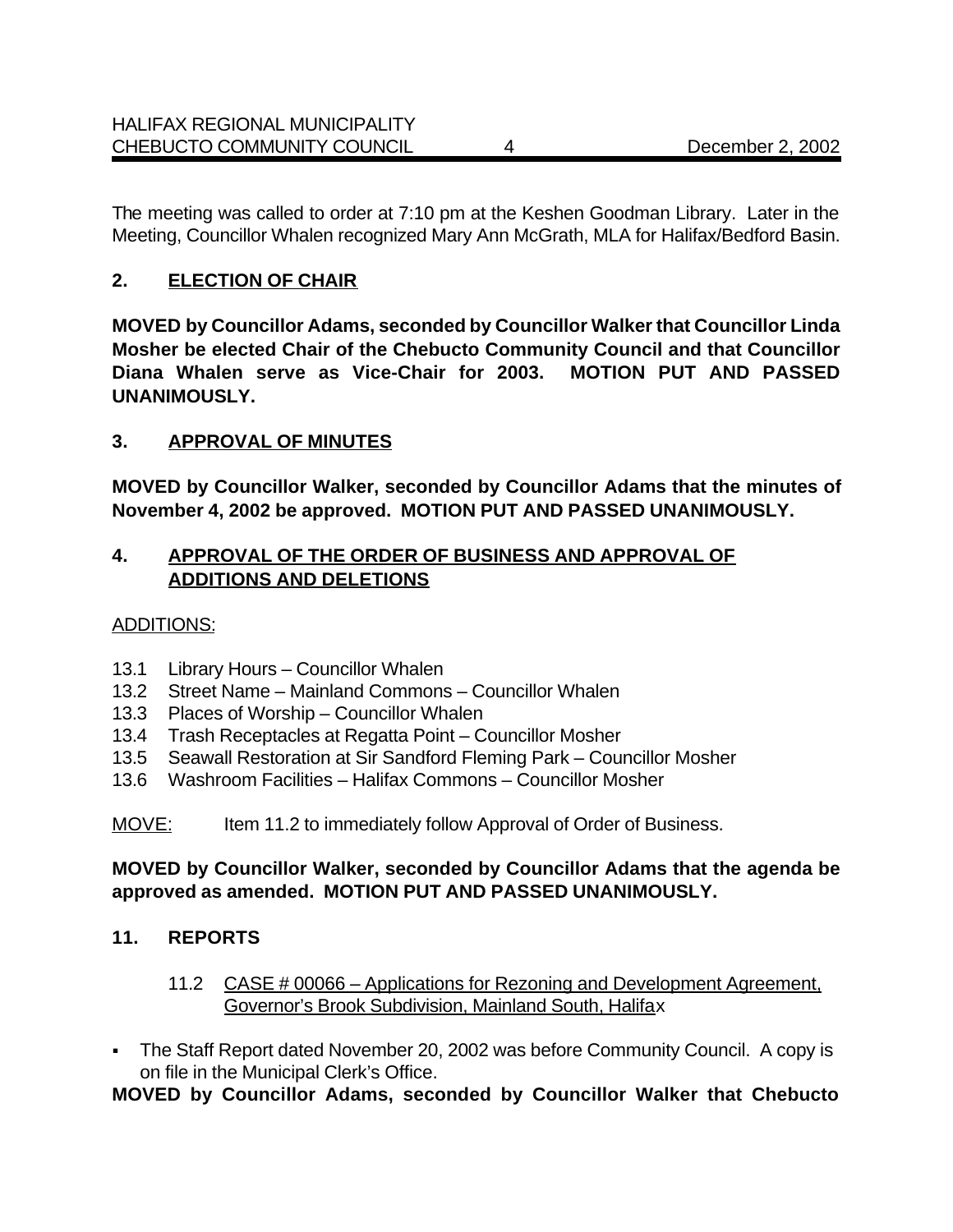#### **Community Council:**

- **1. give first reading for the proposed rezoning of 156 acres in Mainland South, lands of Kimberly-Lloyd Developments Ltd., from H (Holding) to RDD (Residential Development District) as shown on plan 013 of case 00066 and to schedule the public hearing for February 3, 2003. (see Attachment A, schedule E).**
- **2. move Notice of Motion for the proposed development agreement, being Attachment "A", to permit a 156-acre residential development on these lands and to schedule the public hearing for February 3, 2003.**
- **3. approve the rezoning of 156 acres in Mainland South, lands of Kimberly-Lloyd Developments Ltd. from H (Holding) to RDD (Residential Development District) as shown on Attachment "A", Schedule E.**
- **4. approve the development agreement, being Attachment "A", to permit a 156 acre residential development on the said lands subject to a rezoning of the subject lands to RDD. (NOTE: the development agreement cannot be executed until the rezoning is in effect).**
- **5. require the development agreement to be signed within 120 days, or any extension thereof granted by Council on request of the applicant, from the effective date of the rezoning, and any other bodies as necessary, whichever is later; otherwise this approval will be void and obligations arising hereunder shall be at an end.**

#### **MOTION PUT AND PASSED UNANIMOUSLY.**

## **5. BUSINESS ARISING OUT OF THE MINUTES**

#### **5.1 Status Sheet Items**

5.1.1 Case 00465 – Application for Development Agreement, Lot Abutting Civic #89 Purcell's Cove Road

Councillor Mosher requested further information from staff for the January 6, 2003 meeting.

5.1.2 Basement Flooding in area of Fenwood Road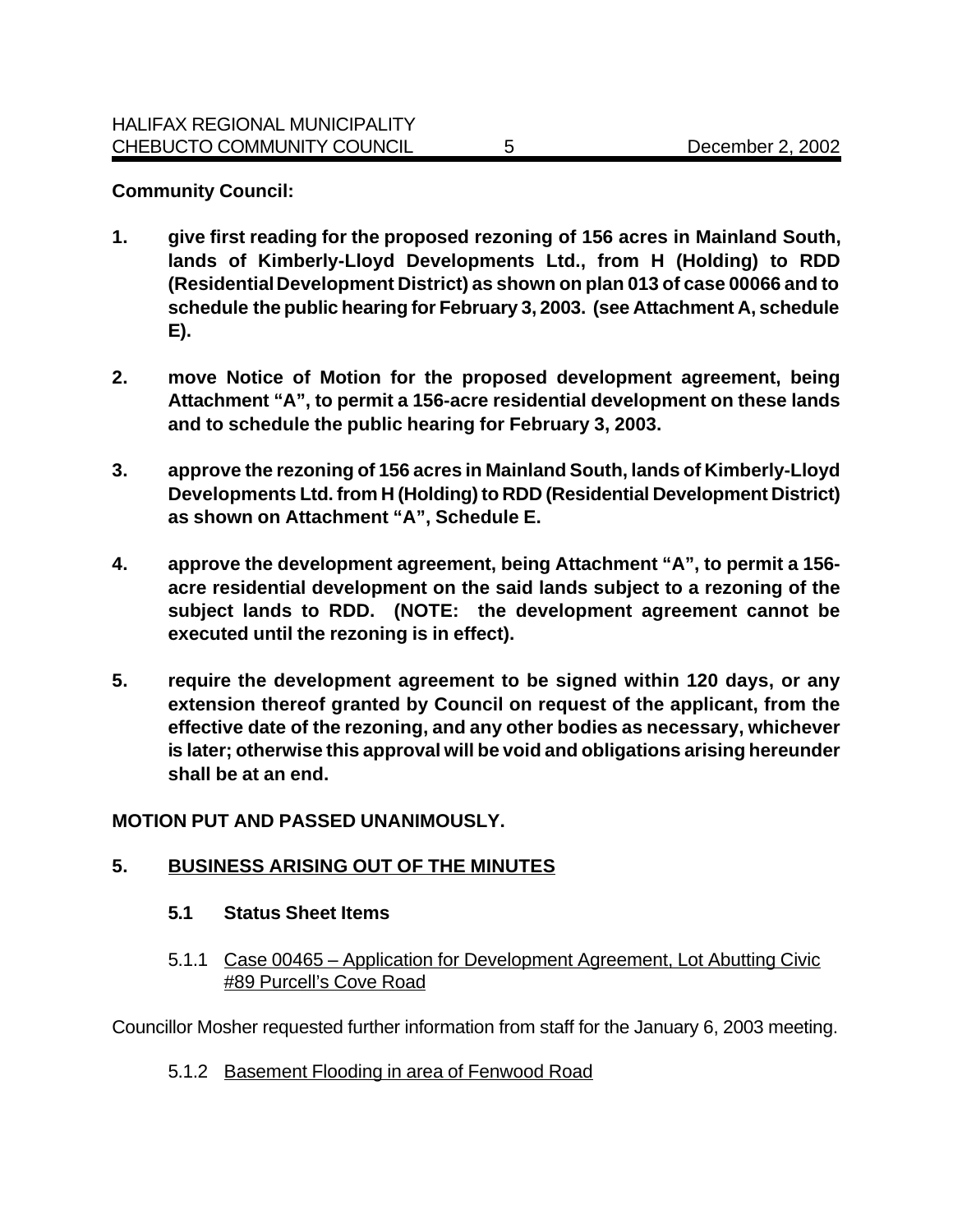Councillor Mosher reported that this issue has been resolved. *To be removed from Status Sheet.*

#### 5.1.3 Speed Limits Bayview Road

Councillor Whalen commented that a letter of reply was received from the Deputy Minister's office regarding this issue. Staff will be discussing this matter at a future meeting. Councillor Whalen requested that this item remain on the Status Sheet until there is a reduction in the speed limits.

#### 5.1.4 Extending Public Participation for Planning – District 16

< A copy of the draft terms of reference, dated October 21, 2002 is on file in the Municipal Clerk's Office.

Councillor Whalen reported that she will proceed with her request for the creation of a Planning Advisory Committee (PAC) for District 16. She requested the following two changes to the Draft Terms of Reference:

- 1) page 7, Under the Meetings section, should read; The quorum for regular meetings shall be **three (3) members***,* (5 members plus 1 Councillor for a total of 6 members on the Committee).
- 2) The Planning Advisory Committee shall, except for any summer recess, meet with Chebucto Community Council at the discretion of Chebucto Community Council. Additional meetings (beyond the monthly meetings) may be held as required or called by the Chair.

Staff commented that the criteria for a PAC explains that there should be a good representation from across the District. Staff will ensure that place names be included in the advertisements for membership to the District 16 PAC. Staff will coordinate with the Municipal Clerk's Office regarding advertisement for membership to Chebucto Community Council's PAC serving District 16.

## **MOVED by Councillor Whalen, seconded by Councillor Walker that Chebucto Community Council:**

- **1. Approve the amended draft terms of reference for a District 16 Planning Advisory Committee attached to this report;**
- **2. Instruct the Municipal Clerk's Office to advertise for expression of interest for citizens wishing to serve on the committee and report back to Community Council the results.**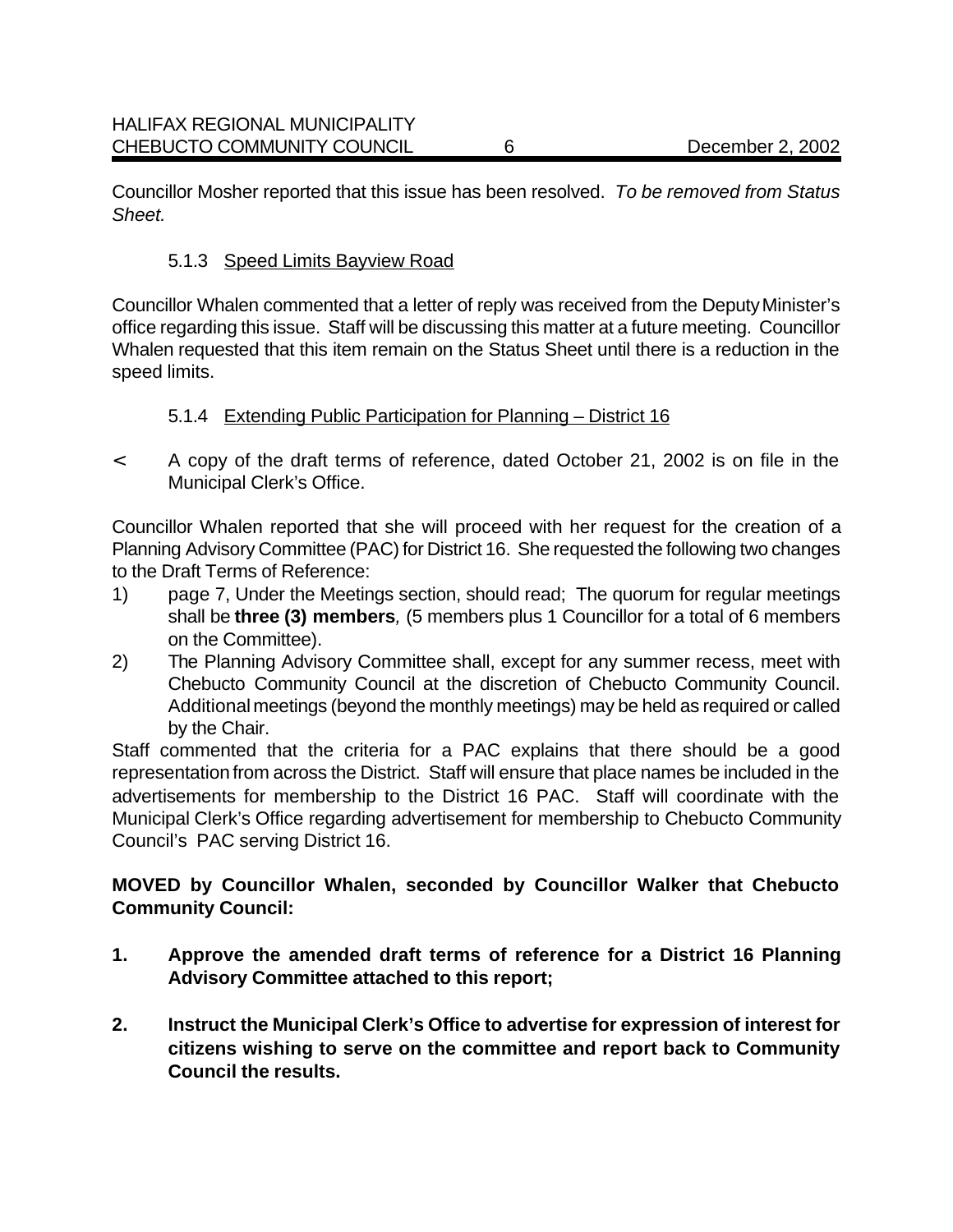#### **MOTION PUT AND PASSED UNANIMOUSLY.**

#### 5.1.5 Child Care Centres

Councillor Walker reported that this item has gone to Regional Council and can be removed from the Status Sheet.

#### 5.1.6 Restrictive Covenants

Councillor Whalen requested that this item be removed from the Status Sheet as the issue has been clarified. The larger lot sizes in Wedgewood Subdivision were due to initial plans including space for their own sewer and water system. Notice of Motion withdrawn. This item to be removed from the Status Sheet.

#### 5.1.7 Hazardous Waste Depot – Hours of Operation

- < An Information Report dated November 26, 2002 was before the Committee. A copy is on file in the Municipal Clerk's Office.
- < Mr. Jim Bauld, Diversion Planning Coordinator, Waste Resources presented the report to the Committee.

The Committee agreed that a motion previously passed by Regional Council was intended to allow for the Hazardous Waste Depot to be open every Saturday, excluding Holidays. Mr. Jim Bauld commented that the budget had been increased by \$100,000 to permit the Depot to open some Saturdays and to offer service to the Mobile Depot Operations in areas such as Middle Musquodoboit and Lake Echo, but there was not sufficient funding to provide service every Saturday. In referencing the Information report, Mr. Bauld commented that "This increase has allowed a significant increase (25%) in the HHW service level, from which 27 Saturdays in 01/02 to 32 Saturdays in 02/03, and two HHW mobile depot Saturdays, which were held on September 28<sup>th</sup> in Lake Echo and on October 26<sup>th</sup> in Middle Musquodoboit." Staff commented that the daily cost of operation for the Household Hazardous Waste Depot is approximately \$10,000.00, which is based upon the number of users and volume of materials received each operating day."

**MOVED by Councillor Walker, seconded by Councillor Adams that Chebucto Community Council recommend to Regional Council that the hours of operation for the Hazardous Waste Depot be extended to include they be open every Saturday, excluding Holidays. MOTION PUT AND PASSED UNANIMOUSLY.**

5.1.8 Dedication/Memorial to Archie Fraser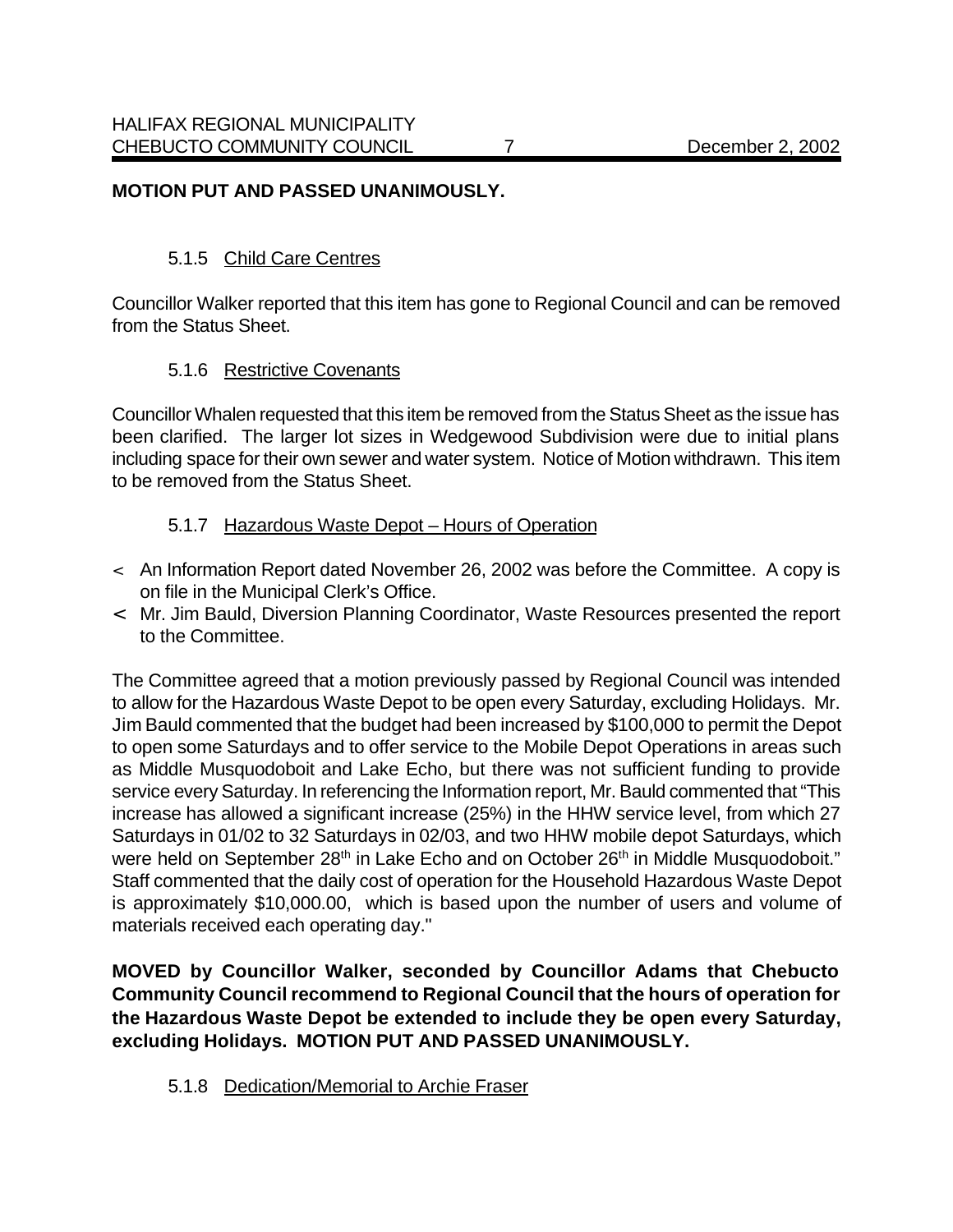Councillor Adams reported that some suggestions have been received regarding a dedication/memorial to Mr. Archie Fraser. The RCMP have been contacted as well. This item to be removed from the Status Sheet.

## 5.1.9 Parking – Herring Cove Road at Hebridean Drive

< An Information Report dated November 13, 2002 was before the Committee. A copy is on file in the Municipal Clerk's Office.

Councillor Adams reported that the RCMP have been notified and ticketing of cars parked with FOR SALE signs and left at this site, will be ticketed. Councillor Adams commended staff for the speed in preparing the staff report. This item to be removed from the Status Sheet.

## 5.1.10 Fairmount Subdivision – Truck and Dust Issue

- < An Information Report dated November 25, 2002 was before the Committee. A copy is on file in the Municipal Clerk's Office.
- < Mr. Jim Donovan presented the report.

Councillor Mosher announced that there will be a meeting at the West End Mall on Mumford Road to discuss this issue further with citizens and staff. This item to be removed from the Status Sheet and is subject to resolution by the residents.

## **6. MOTIONS OF RECONSIDERATION - None**

- **7. MOTIONS OF RESCISSION None**
- **8. CONSIDERATION OF DEFERRED BUSINESS- None**
- **9. PUBLIC HEARINGS None**

## **10.CORRESPONDENCE, PETITIONS AND DELEGATIONS - None**

## **11.REPORTS**

- 11.1 Case # 00517 Amendment to the Royale Hemlocks Stage II Development Agreement.
- < Staff report dated November 14, 2002 was before the Community Council. A copy is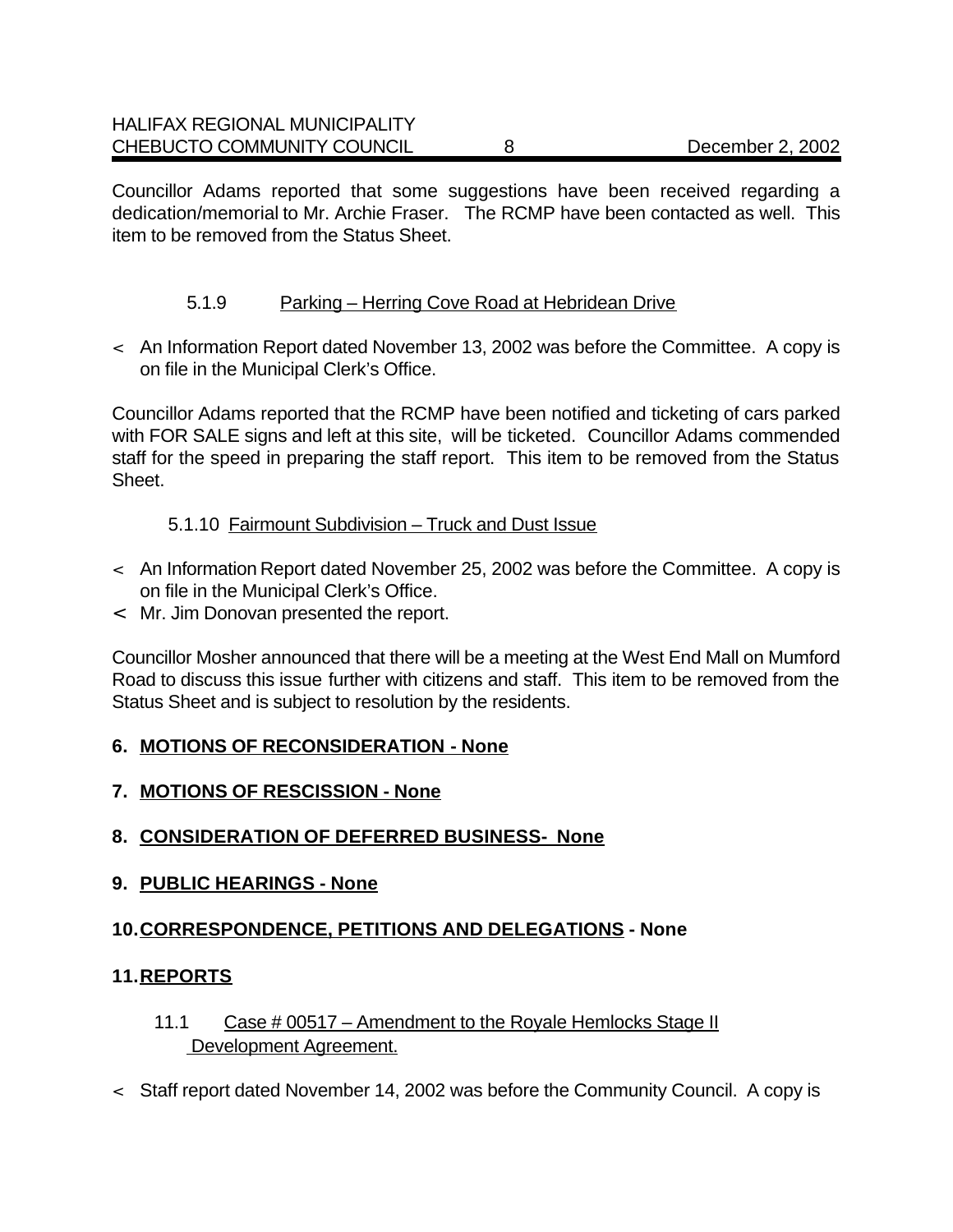on file in the Municipal Clerk's Office.

< Mr. Andrew Bone, Planner 1 - Central, presented the Staff Report to the Committee. Mr. Bone commented that there was a change in the roof design from a pitched to flat roof to maintain a similar look with other buildings in the area; and possibly to allow for a better view for later construction projects.

Councillor Whalen requested that landscaping requirements be included with the Development Agreement. The Developer for Pinnacle Development, commented that a landscaping plan will be included with the amendment and that this particular site was blasted out of rock. He commented that there are plans to place trees in the area. A meeting is planned with HRM staff regarding the landscaping of this area.

**MOVED by Councillor Whalen, seconded by Councillor Adams that Chebucto Community Council:**

- **a) approve the proposed amendment to the Stage II development agreement for Phases 1A and 2 of Royale Hemlocks subdivision, as attached in Attachment #6, to amend the architectural requirements for the multi-family site in Phase 1A.**
- **b) Require that the agreement be signed within 120 days, or any extension thereof granted by Council on the request of the applicant, from the date of final approval by Council and any other bodies as necessary, whichever approval is later, including applicable appeal periods; otherwise, this approval will be void and obligations arising hereunder shall be at an end. MOTION PUT AND PASSED UNANIMOUSLY.** 
	- 11.2 Case # 00066 Rezoning & Development Agreement, Governor's Brook Mainland South

Dealt with earlier in meeting. See page 4.

#### **12. MOTIONS**

Councillor Whalen withdrew her motion to incorporate Restrictive Covenants relating to lot size for Wedgewood Subdivision into the Land Use By-law for Halifax. She commented that the larger lots were to accommodate individual septic systems in the early plans of the development; the area has HRM water and sewer service. See also Status Sheet Item 5.1.6, page 4.

## **13.ADDED ITEMS**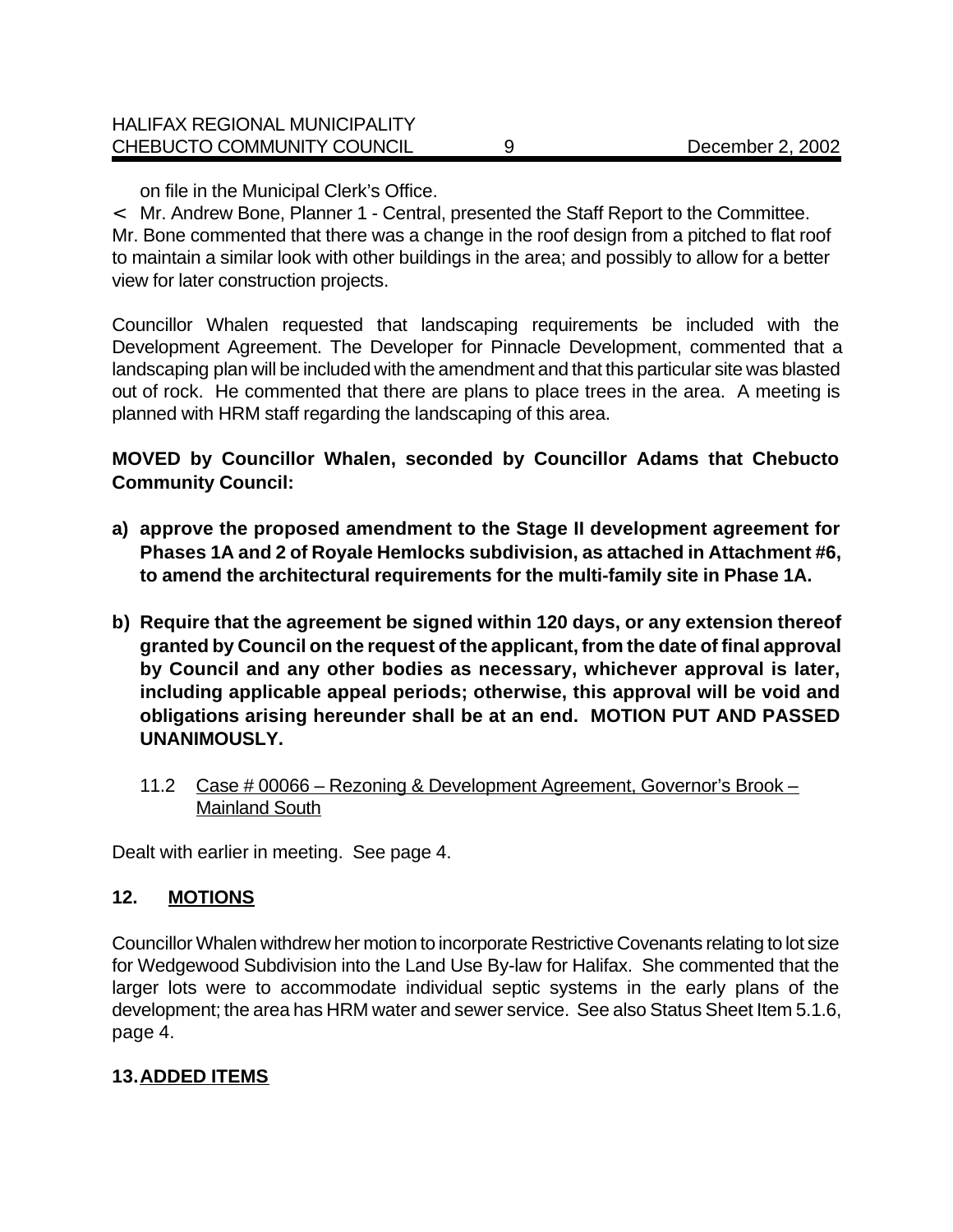## 13.1 Library Hours

Councillor Whalen reported that the issue raised by Mr. Zinck regarding extending Library hours was discussed at the last Library Board Meeting. The Libraries had been trying for some time to have increased hours. A budget increase has been requested. The Keshen Goodman Library will be the test site to judge the interest, viability of increased library hours. The Keshen library was chosen due to the community's use of its computers and resources.

## 13.2 Places of Worship

Councillor Whalen commented that she has been approached by Churches wishing to build/expand in the Clayton Park West/Glenbourne area but there is no land available.

**MOVED by Councillor Whalen, seconded by Councillor Adams that a staff report be prepared for the January 6, 2003 meeting regarding designation of land in Master Plans for Places of Worship. MOTION PUT AND PASSED UNANIMOUSLY.**

## 13.3 Trash Receptacles – Regatta Point

**MOVED by Councillor Adams, seconded by Councillor Walker that trash receptacles be reinstalled at the entrance and throughout the Regatta Point walkway. MOTION PUT AND PASSED UNANIMOUSLY.**

## 13.4 Seawall Restoration - Sir Sanford Fleming Park

Councillor Mosher presented a motion passed by the Friends of Sir Sandford Fleming Park on November 25, 2002 and requested that HRM staff take into consideration the following motion:

**MOVED by Councillor Walker, seconded by Councillor Whalen that any renovations to the Park Seawall be conducted in a manner that is consistent with materials and appearance of the existing walls. MOTION PUT AND PASSED UNANIMOUSLY.**

## 13.5 Washroom Facilities – Halifax Commons

Councillor Mosher indicated that an average of 300 people per day are using the Legion's washroom facilities, located directly across from the Halifax Commons on Cunard Street. The Legion has been obliging but due to the demand for public washroom facilities, Chebucto Community Council requests the issue be addressed by HRM staff.

## **MOVED by Councillor Adams, seconded by Councillor Walker that staff prepare a**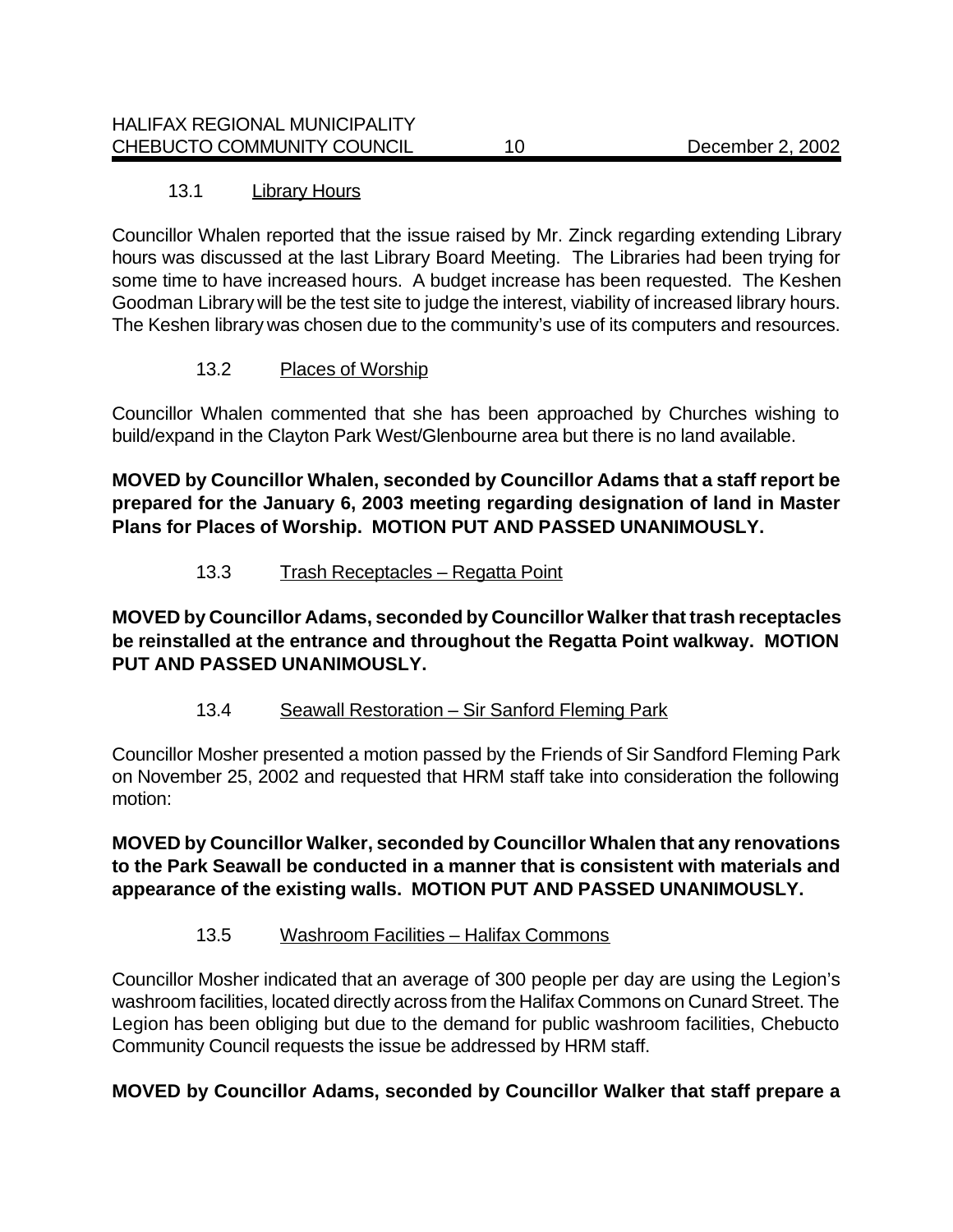**report for the January 6, 2003 meeting of Chebucto Community Council regarding the request for Washroom Facilities at the Halifax Commons. MOTION PUT AND PASSED UNANIMOUSLY**.

#### **14. NOTICES OF MOTION- None**

#### **15. PUBLIC PARTICIPATION**

#### **Ms. Regina Mars, Jollymore, Mainland South**

Requested that a truck By-Law be incorporated to control the issue of truck idling. She commented that the noise and pollution has become a problem and would like to see HRM address this issue.

**MOVED by Councillor Whalen, seconded by Councillor Adams that staff prepare a report for the January 6, 2003 meeting regarding a By-Law for HRM restricting Truck Idling due to noise and air pollution. MOTION PUT AND PASSED UNANIMOUSLY.**

#### **Ms. Norma Tousic**

Requested that the Frog Pond area be designated Off-Leash for dog walkers during certain times of the day or; that an area in this park be designated an Off-Leash area.

**MOVED by Councillor Adams, seconded by Councillor Walker that staff prepare a report for the January 6, 2003 meeting of Chebucto Community Council regarding designation of a section of the Frog Pond area as an Off-Leash Dog walking area or that specific areas be designated Off-Leash during specified hours. MOTION PUT AND PASSED UNANIMOUSLY.**

## **Ms. Alanna Kirk, (building home in area)**

Ms. Kirk cautioned that making the Frog Pond area off-leash could cause an increase of dogs/dog-walkers to this area. She explained that she is not comfortable with the number of dogs on or off-leash in Point Pleasant Park and requested caution be taken when deciding on an off-leash area for Sir Sandford Fleming and/or the Frog Pond. Ms. Kirk commented on the issue of dog control and mentioned she was once bitten by a dog who was on a leash. Ms. Kirk further commented that the trash cans would have to be replaced (returned) as there would be an increase of people using the Frog Pond area to walk their dogs.

## **Mr. Norman Schneiderman, Rainforest Avenue**